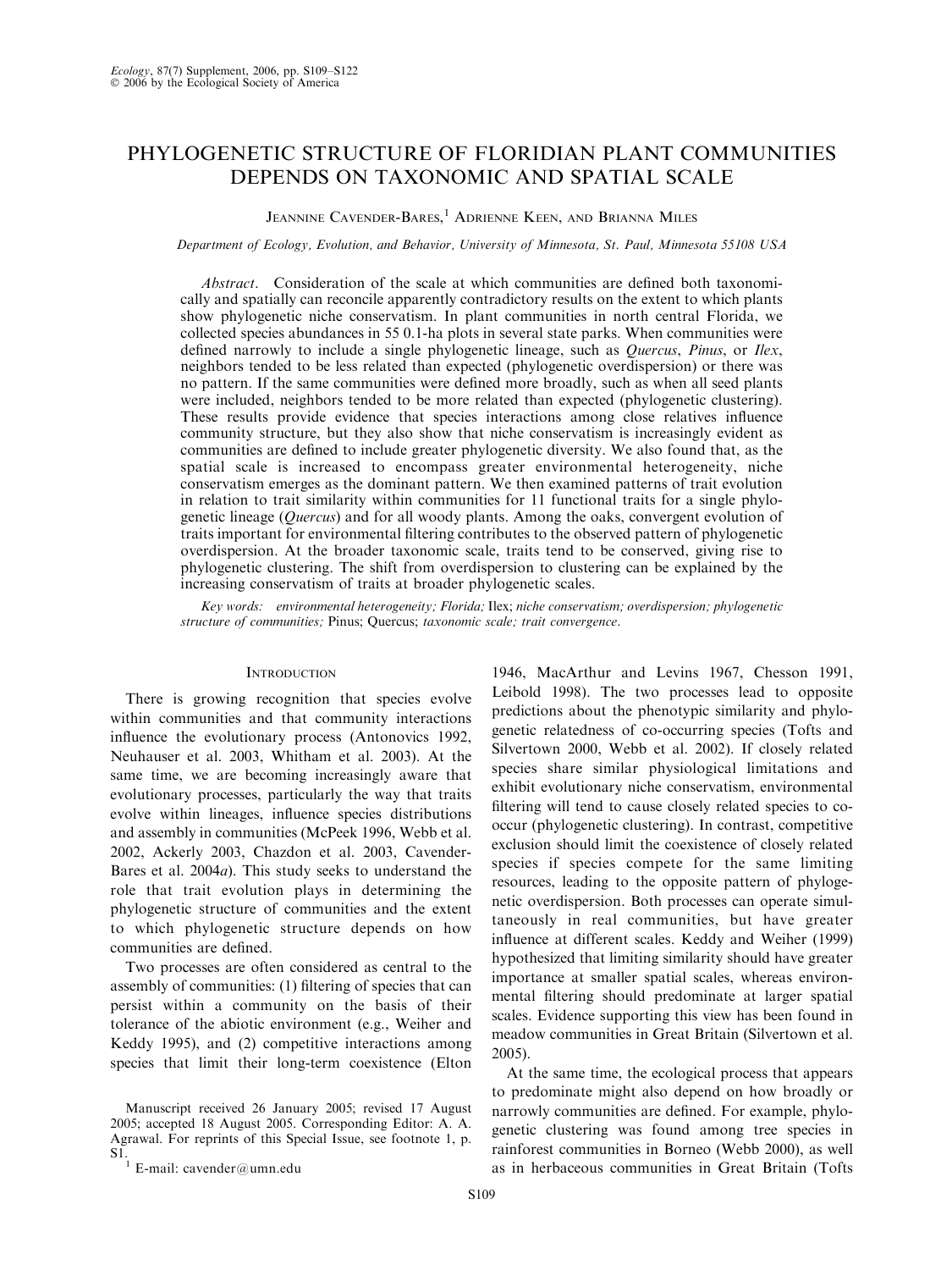

FIG. 1. (A) Phylogenetic structure of communities. An observed correlation (solid line) that is more negative than expected (dashed line) indicates phylogenetic clustering (left panel), because closely related species occur together more often than expected by chance; an observed correlation that is more positive than expected indicates phylogenetic overdispersion (right panel), because closely related species do not occur together. (B) Trait similarity in communities. An observed correlation that is more negative than expected indicates that co-occurring species show similar trait values (phenotypic clustering, left panel); an observed correlation that is more positive than expected indicates that trait values can be highly variable within communities (phenotypic overdispersion, right panel).

and Silvertown 2000). Both studies considered a large number of angiosperm lineages, providing support for the generalization that evolutionary stasis, or phylogenetic niche conservatism, is widespread among plant communities around the globe (Harvey and Pagel 1991, Eldridge 1995, Wen 1999, Webb et al. 2002, Ackerly 2003, Qian and Ricklefs 2004). In contrast, phylogenetic overdispersion has been found in narrowly defined communities that include a single phylogenetic lineage, including within Caribbean lizard communities (Losos et al. 2003) and among co-occurring oaks in north central Florida (Cavender-Bares et al. 2004a). In the latter study, evidence of convergence, rather than conservatism, in the evolution of species niches highlighted the prevalence of species interactions over niche conservatism in community assembly. These studies suggest that patterns of phylogenetic dispersion might vary systematically with taxonomic scale. The present study seeks to evaluate this possibility by examining the vegetation of Florida at various taxonomic and spatial scales. In addition, the study addresses the role that trait evolution plays in the phylogenetic structure of communities. Specifically, we make the following predictions:

1) The pattern of phylogenetic structure among communities depends on how a community is defined in terms of the taxa included. The more broadly a community is defined, the more likely it will be to show phylogenetic clustering as a result of trait conservatism and environmental filtering. Narrowly defined communities, in contrast, are more likely to show phylogenetic overdispersion, either as a result of trait convergence, trait overdispersion, or both.

2) The phylogenetic structure of communities depends on the spatial scale of the analysis. As the spatial scale is increased to encompass greater environmental heterogeneity, species interactions should become less important, and phylogenetic clustering should emerge as the dominant pattern.

3) The relationship between trait evolution (conservative vs. convergent) and trait similarity within communities (clustered vs. overdispersed) should predict the phylogenetic structure of communities at different scales of analysis.

### MATERIALS AND METHODS

## Tests of phylogenetic structure of communities

We examined the phylogenetic structure of communities by comparing the degree of co-occurrence of species pairs in relation to the phylogenetic distance between them (Fig. 1A). Due to nonindependence and nonnormality of the data points, these correlations were compared to null models. Tests for phylogenetic clustering and overdispersion were conducted for a suite of different data sets in north central Florida and in the entire state of Florida that vary in spatial extent and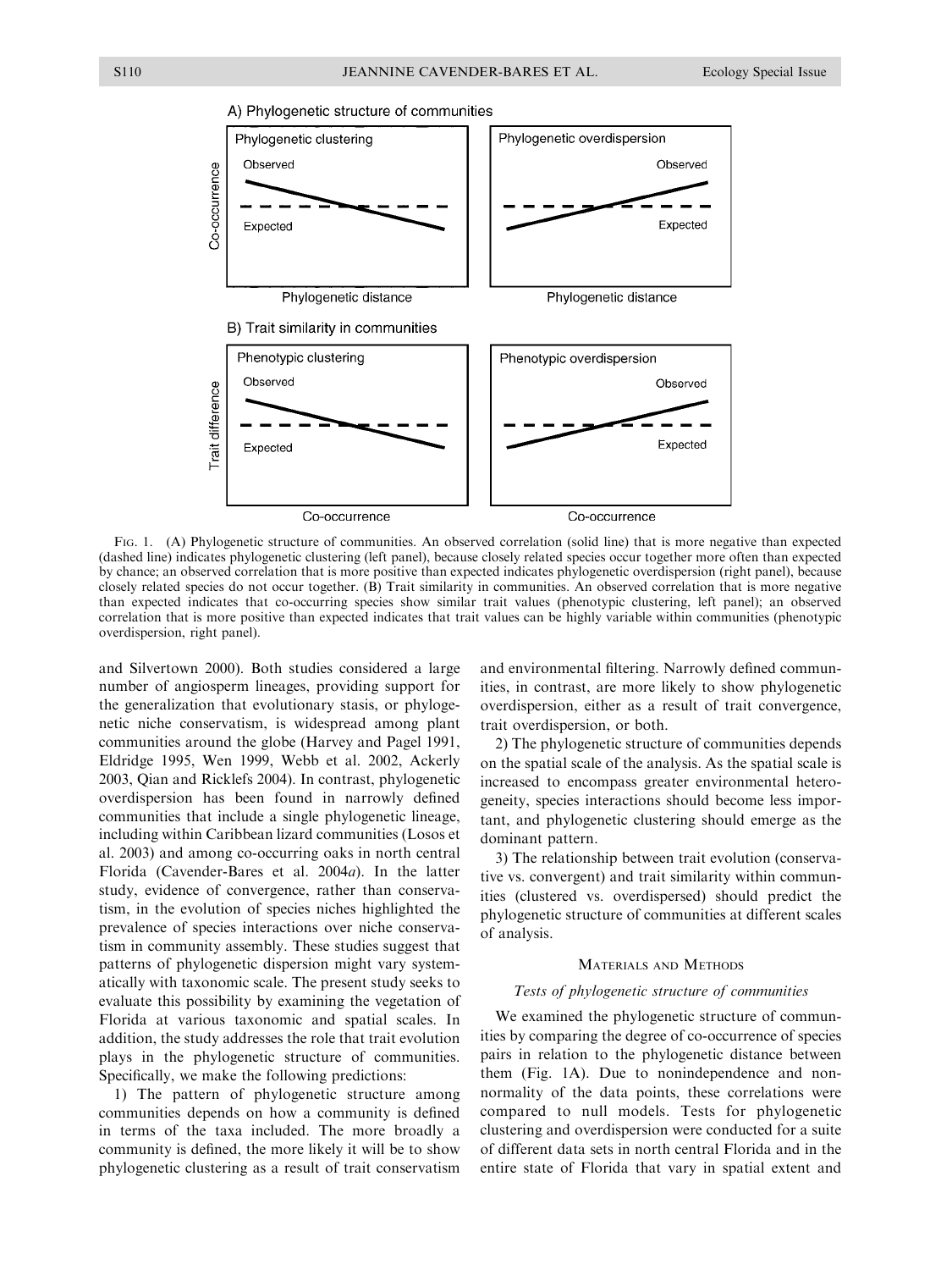resolution of data. We compared the correlation coefficient of the relationship between co-occurrence and phylogenetic distance of species pairs to a null model in which either species distributions were permuted or phylogenetic relationships among species were randomized (Fig. 1A; Cavender-Bares and Wilczek 2003). The pairwise values of co-occurrence  $(C)$  were calculated based on proportional similarity (Schoener 1970) as follows:  $C_{ih} = 1 - 0.5 \Sigma |p_{ij} - p_{hi}|$ , where  $C_{ih}$  is the co-occurrence of species i and  $h$ , and  $p_{ij}$  is the proportion of total basal area or the proportion of occurrences of the ith species in the jth plot. We calculated phylogenetic distances from the estimated intervening branch length distances (measured in millions of years) between species pairs based on community phylogenies created for each test (see Phylogenetic analyses).

Three null models were used. The first two generated a null distribution of expected species occurrence patterns against which to compare the observed data. These allow us to ask the following question: Given the evolutionary history of the taxa in the regional species pool, does phylogenetic relatedness influence the way that species have assembled in communities? In null model 1, basal area of species within plots was randomized by reshuffling raw data values 999 times across plots, but constraining the total basal area per species. Null model 2 used presence/absence data, instead of basal area, and constrained both total occurrences per species and total number of species per plot, using the sequential swap algorithm (Gotelli and Entsminger 2001b). The null model for the presence/ absence data may be the most biologically realistic, because it constrains both species abundances and plot diversity levels (Gotelli and Graves 1996). However, presence/absence data provide a lower degree of resolution for the distributions of species than basal area, because differences in relative abundance within plots are not considered. A null model that constrains total basal area per species and plot would probably be impossible to construct and was not attempted. Randomizations were carried out using Ecosim (Gotelli and Entsminger 2001a), and the co-occurrence vs. phylogenetic distance correlations were carried out in a self-written Visual Basic program, modified to accommodate large data sets from Cavender-Bares et al. (2004a).

A third null model kept constant the distribution of species within communities, but randomized the phylogenetic tree topology. Null model 3 allows us to ask, given the distribution of species in communities, does the phylogenetic relatedness of species within those communities differ from random expectation? To randomize, we used the ''random branch moves'' algorithm in Mesquite (Maddison and Maddison 2000) and assigned the number of branch moves to equal the number of taxa in the tree. The total branch length distance from the basal node to the tips was kept constant. A distance matrix was then automatically

computed from each of the 999 randomized trees, as well as from the original phylogeny, using a program in Visual Basic (J. Cavender-Bares, unpublished software). We used the result of this computation to calculate a null distribution of correlation coefficients between pairwise species co-occurrence and phylogenetic distance. In all analyses, a P value was calculated based on a two-tailed test. Since the null models use 999 randomizations plus the observed value, the minimum P value is 0.002 (Manly 1991).

#### Trait similarity within communities

We used a similar test to examine trait similarity within communities (Fig. 1B) by comparing the absolute value of pairwise differences in trait values to the degree of co-occurrence between species pairs. The observed correlation coefficients were tested against null model 2, in which the presence/absence of species within plots was randomized keeping row and column totals constant. The ranking of the observed correlation coefficient relative to that of the null model provides a way to order the measured traits in terms of their similarity within communities. The term "phenotypic clustering" refers to high trait similarity within communities, while the term ''phenotypic overdispersion'' refers to low trait similarity within communities (Fig. 1B)

### The spatial extent of communities

In order to test the importance of (1) the spatial resolution of data, and (2) how communities are defined, we analyzed a series of community data sets that differ in the resolution of species abundances and in the community definition. First, we examined the influence of using basal area or presence/absence to evaluate species abundance in random 0.1-ha plots of north central Florida. Second, we examined the influence of the way community boundaries are defined by using these random 0.1-ha plots, where community boundaries are fixed by a standard area (hereafter referred to as the plot survey), or by using previously established community classifications and vegetation maps within state parks (hereafter referred to as community classifications). In the latter case, community boundaries in north central Florida were defined by environmental variation and the vegetation itself according to the Florida Natural Areas Inventory and the Florida Department of Natural Resources (FNAI and FDNR 1990). Previously determined community classifications for the entire state of Florida were also used, so that environmental variation among communities encompasses topographic and edaphic variation, as well as climatic variation.

To examine the influence of the inclusion or exclusion of communities on phylogenetic structure, we performed tests of co-occurrence vs. phylogenetic distance for three individual genera (Quercus, Pinus, and Ilex), using community classification data sets for six state parks in north central Florida relative to two null models (both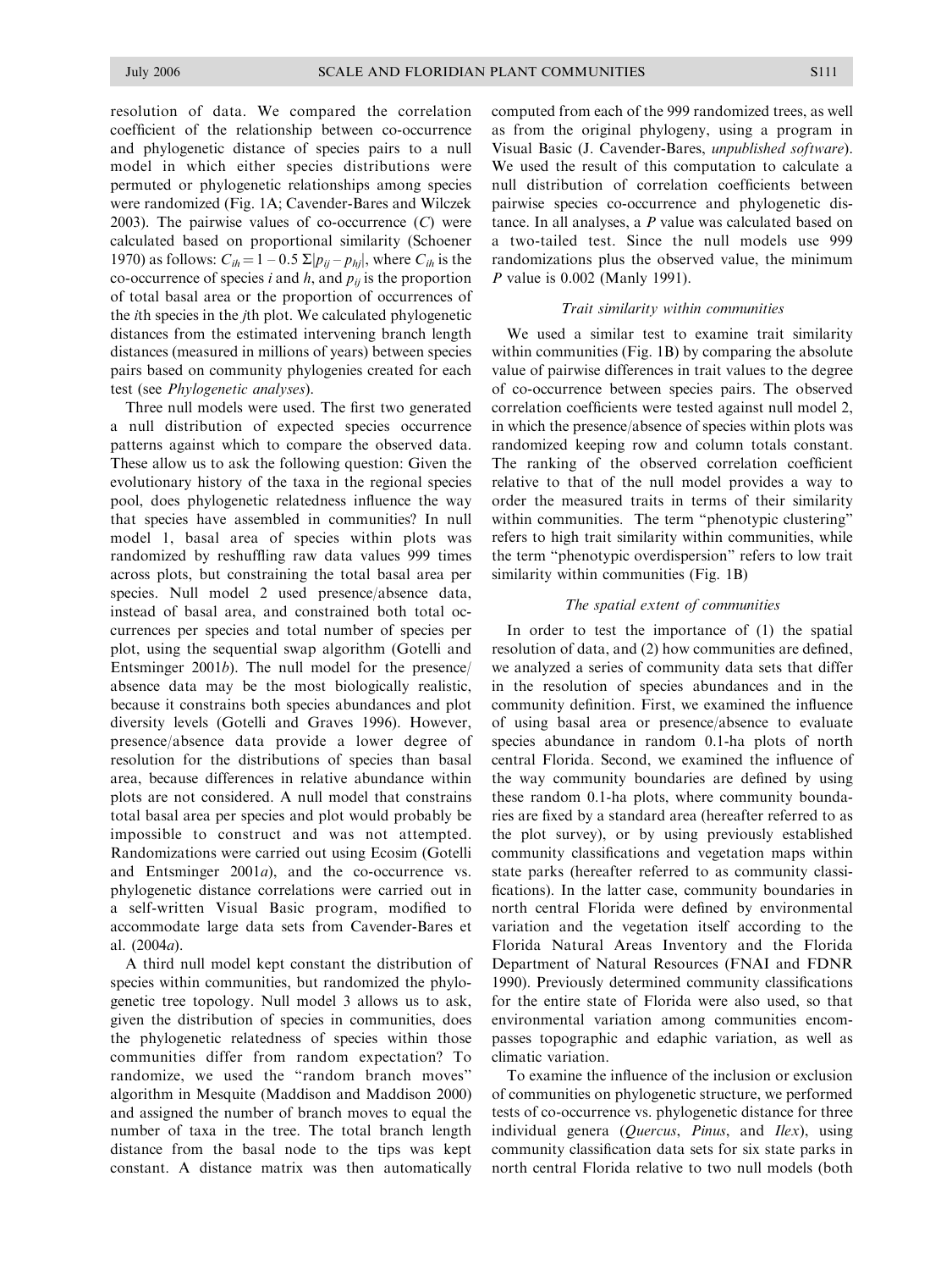corresponding to null model 2). We created the first null model by permuting the presence of species across only those communities that contained a member of the genus (no community had zero as a matrix element). We created the second null model by permuting species' presences across all communities that existed in the six parks examined, regardless of whether any members of the genus were found in them or not (a number of communities were represented by zeros in the matrix). This allowed us to test whether increasing the number of communities (effectively increasing the spatial scale and the degree of environmental heterogeneity) would alter the results.

## Inclusiveness of taxa within communities

To examine the influence of phylogenetic scale, or the inclusiveness of taxa, on phylogenetic structure of communities, we carried out the same tests for the plot survey data to examine the phylogenetic structure of plant species within communities for (1) species within a monophyletic lineage (*Quercus*), (2) all angiosperms in the same guild (tree and shrub strata), (3) all plants in the tree and shrub strata, and (4) all recorded plants in all strata, including trees, shrubs, vines, epiphytes, and herbaceous species. These were tested against null models 1, 2, and 3, and against null models 2 and 3 only in the latter case, as only presence/absence data were available. We ran the same tests for the community classification data. The three most diverse woody plant genera within north central Florida, including the oaks (18 species), the hollies (seven species), and the pines (six species), were included to examine lineage-specific patterns in the context of their biogeographic and evolutionary history.

## Trait similarity within communities in relation to trait evolution

For suites of life history and functional traits, we used the relationship between trait conservatism and trait similarity within communities to understand the phylogenetic structures of communities for the oaks only, as well as for all trees and shrubs in the plot survey. Trait similarity within communities was determined from the correlation of trait differences between species pairs and their degree of co-occurrence, relative to null model 1 (Fig. 1B). Trait conservatism (or phylogenetic signal) was calculated using methods developed by Ackerly in the ''Analysis of Traits'' module in Phylocom (Webb et al. 2004), based on trait differences between nodes, normalized by the standard deviation of the trait within a given lineage relative to a null model in which species are randomized across the phylogeny (Moles et al. 2005). We used the ranking of the observed phylogenetic signal relative to the simulations of the null model to order the traits by their degree of conservatism. We recognize that measures of trait conservatism are influenced by taxon sampling and might be biased in highly pruned phylogenies, such as

those used in the present study (Ackerly 2000). Nevertheless, examination of patterns of trait evolution with increasing taxonomic diversity is useful for understanding how trait conservatism shifts with phylogenetic scale in a single study system.

## Trait data collection

We measured a suite of leaf traits on mature trees across the range of their local environmental distributions, collected from five state and city parks in north central Florida, including San Felasco Hammock State Preserve, Ichetucknee Springs State Park, Morning Side Nature Center, Payne's Prairie State Preserve, and O'Leno State Park. For five individuals of each species, three sun and three shade leaves from each individual were measured for leaf area, scanned, and dried for leaf mass. We then used scanned leaf images to calculate perimeter  $(P)$ , the perimeter-to-area ratio  $(P/A)$ , which has been shown to be correlated with leaf hydraulic conductance (Sack et al. 2003), and lobedness  $(PL/A)$ , determined as the perimeter-to-area ratio, scaled by leaf length  $(L)$ . In addition, we took plant height, seed mass, and cotyledon type (photosynthetic or storage cotyledons), which has been shown to influence growth dynamics (Kitajima and Fenner 2000), from published (Kurz and Godfrey 1962, Mirov 1967, Schopmeyer 1974, Godfrey and Wooten 1981, Wenger 1983, Godfrey 1988) or online sources. We were able to collect leaf trait data for 90 of the 122 species examined in the plot survey; maximum height and leaf habit were obtained for 115 species, seed mass for 63 species, and cotyledon type for 87 species.

It is useful to include as many different kinds of traits as possible that might contribute to ecological filtering and interactions among species. The present study, however, examined a limited number of easily measured traits. A suite of additional traits, including maximum hydraulic conductivity, vessel diameter, wood density, leaf longevity, and others were available from previous studies for the Quercus species (Cavender-Bares and Holbrook 2001, Cavender-Bares et al. 2004b), and these are presented in the oak analysis for comparison.

#### Community data collection

Plot survey data in north central Florida.—Quantitative vegetation data were collected from randomly located  $20 \times 50$  m (0.1 ha) plots established in a previous study (Cavender-Bares et al. 2004a, b) in several state parks in north central Florida. Seventy four plots were originally established in 1998 for a study on oaks, and 55 of these original plots were resampled to determine the basal area of all woody species as well as the presence/absence of all plant species common enough within a plot to be conspicuous. Insufficient time and inability to relocate some of the plots prevented a complete resampling of all of the original plots. Within each plot, the diameter at breast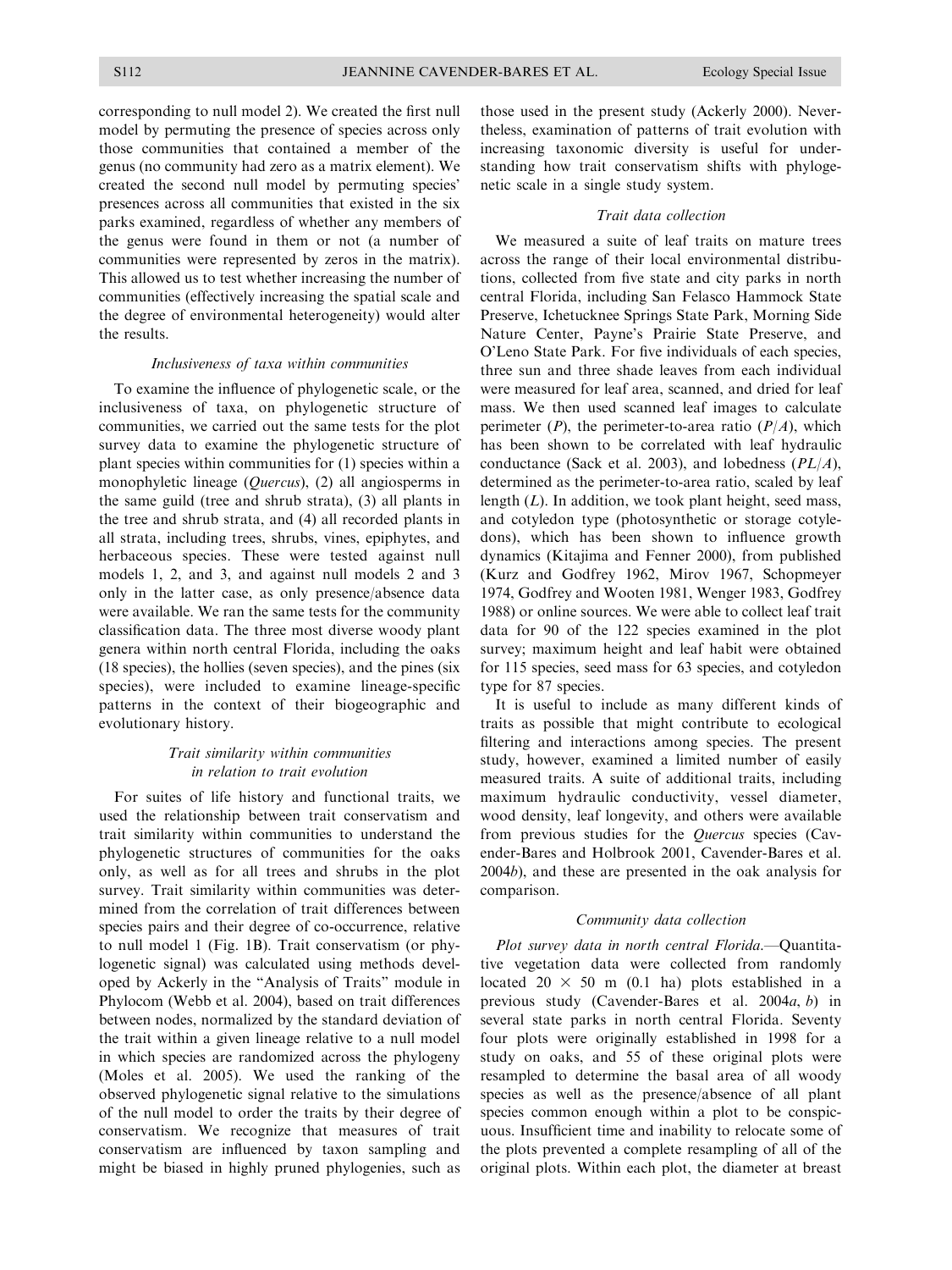height of each tree over 1 m height was measured for calculation of basal area for a total of 122 tree and shrub species (see Appendix A). The presence/absence of all seed plants was also recorded for each of the plots (141 species; see Appendix A). The majority of the plots are located in three state parks, including San Felasco Hammock State Preserve (28 plots), a 2803-ha park in Alachua County; Ichetucknee Spring State Park (13 plots), a 921-ha park bridging Columbia and Suwanee counties and bisected by the Ichetucknee River; and Manatee Springs State Park (12 plots), a 960-ha park abutting the Suwanee River in Levy County. Two more plots were resampled at other sites in the region, including one at Morning Side Nature Center and one at Paynes Prairie Preserve State Park. An effort was made to sample across a range of the major woody plant community types in north central Florida.

Community classification data in north central Florida.—We obtained species lists for each of six state parks in north central Florida and corresponding maps of natural community types from the District 2 Park Service in Gainesville, Florida, USA. Parks included San Felasco Hammock, Ichetucknee Springs, O'Leno State Park, Big Shoals State Park, Stephen Foster State Park, and Goldhead Branch State Park. In Florida, 63 terrestrial natural communities were identified and defined by the Florida Natural Areas Inventory and Florida Department of Natural Resources (FNAI and FDNR 1990), 29 of which occur in terrestrial areas of these state parks in north central Florida. Aquatic communities, which comprised nearly half of the defined communities, were excluded from the analyses because plant species were either poorly represented or poorly documented. A natural community is defined by the FNAI and FDNR (1990) as a ''distinct and reoccurring assemblage of populations of plants, animals, fungi, and microbes naturally associated with each other and their physical environment.'' In each park, we assigned species to designated communities, either by data directly from the Park Service or from a master list from the FNAI and FDNR (1990). If community assignments were not available from these sources, we determined them from two other sources (Kurz and Godfrey 1962, Godfrey 1988). Data were sufficient to include only the tree and shrub species (216) species). There were 29 possible community types, replicated according to whether they occurred in multiple state parks, giving a total of 75 sample communities used for the community classification analysis.

Community classification data for the state of Florida.—A master species list with the community affiliations of these species was developed for the entire state of Florida from the FNAI and FDNR report. We ran two analyses: one for all listed plant species with identified community types (383 species), and a second for plants in the tree and shrub guild only (255 species) (see Appendix A). We included 50 terrestrial communities in the analyses, including wetlands and coastal communities. Unlike the analyses for the parks in north central Florida, each community was represented only once, regardless of how commonly it occurs.

#### Phylogenetic analyses

Phylogenetic reconstruction.—Community phylogenies were created for each test using Phylomatic (Webb and Donoghue 2005). Phylomatic is an online application for creating a backbone phylogeny based on family and genera.<sup>2</sup> The maximally resolved seed plant tree used for our trees relies on the online resource continually updated by P. F. Stevens, i.e., Angiosperm Phylogeny.<sup>3</sup> Sources for tree construction down to the family level are extensively documented on this web site, although phylogenies created through the Phylomatic maximally resolved seed plant tree are not entirely resolved to the family level. We used a supertree of the angiosperms (Davies et al. 2004) to manually resolve all trees to the family level. Higher taxa were resolved according to published phylogenies (see Appendix B). If no published information was available to resolve polytomies, they remained unresolved. (See Appendix C for all reconstructed phylogenies.) It is important to recognize that the community phylogenies generated using this approach represent only approximations of true species relationships and should be refined as more data and other methods for constructing supertrees become available. The Quercus phylogeny was based on Cavender-Bares et al. (2004a) and was consistent with Manos et al. (1999). The four most parsimonious trees from that analysis were tested, as well as several less resolved phylogenies that collapsed nodes with low bootstrap support. We converted branch lengths to millions of years. A less resolved topology was used in the analyses presented here (see Appendix C), but the results were indistinguishable from those using the more resolved phylogenies (data not shown). We based the Ilex phylogeny on Cenoud (2000), and the Pinus phylogeny on Millar (1993), Schwilk and Ackerly (2001), Grotkopp et al. (2004), and Gernandt et al. (2005).

Branch length estimation.—Branch lengths were based on minimum ages of nodes determined for genera, families, and higher orders from fossil data, and we extrapolated to higher order branches by spacing undated nodes in the tree evenly between dated nodes. This was done using an averaging algorithm in Phylocom (Webb et al. 2004) called ''BLADJ'' (Branch Length ADJustment, *available online*).<sup>4</sup> Most of the node ages at the family level were taken from Wikström et al. (2001). At the genus level, we used additional sources, including Daghlian and Crepet (1983) for Quercus, based on the first appearance of the genus in

<sup>2</sup> (http://www.phylodiversity.net/phylomatic)<br><sup>3</sup> (http://www.mobot.org/MOBOT/research/APweb)<br><sup>4</sup> (http://www.phylodiversity.net/bladj)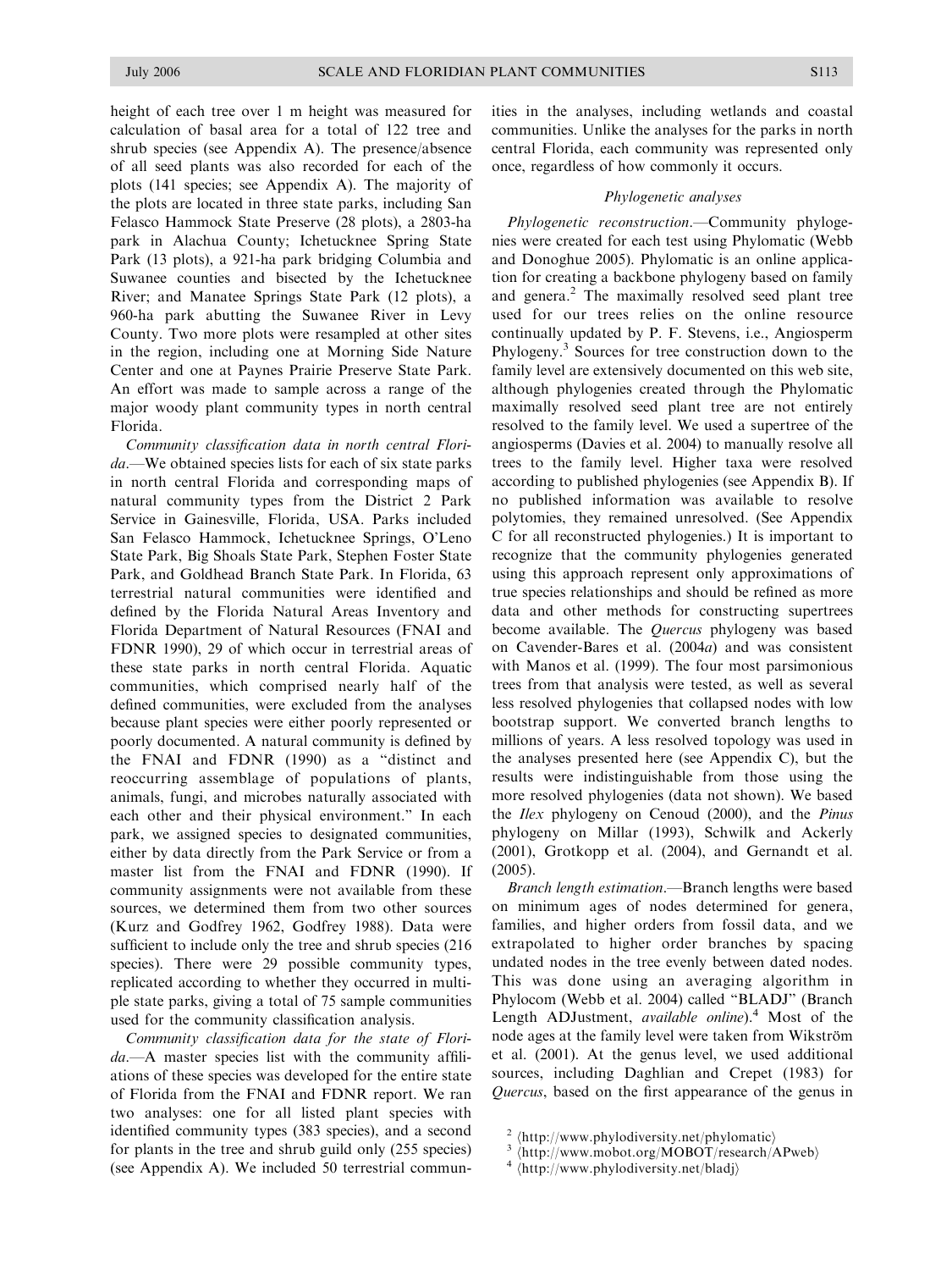| Data type and taxa included                                               |            |            | Communities No. taxa No. communities Data type Null model (observed) |            |                     | r                    |
|---------------------------------------------------------------------------|------------|------------|----------------------------------------------------------------------|------------|---------------------|----------------------|
| North central Florida                                                     |            |            |                                                                      |            |                     |                      |
| Plot survey data (three parks, 55 plots)                                  |            |            |                                                                      |            |                     |                      |
| Quercus species                                                           | all        | 17         | 55                                                                   | basal area | 1                   | 0.184                |
| Quercus species                                                           | all        | 17         | 55                                                                   | pres/abs   | $\overline{2}$      | 0.157                |
| Quercus species                                                           | all        | 17         | 55                                                                   | basal area | 3                   | 0.184                |
| Quercus species                                                           | all        | 17         | 55                                                                   | pres/abs   | 3                   | 0.157                |
| Angiosperm trees and shrubs                                               | all        | 113        | 55                                                                   | basal area | 1                   | $-0.030$             |
| Angiosperm trees and shrubs/no oaks                                       | all        | 96         | 55                                                                   | basal area | 1                   | $-0.019$             |
| All tree and shrub species                                                | all        | 122        | 55                                                                   | basal area | $\mathbf{1}$        | $-0.036$             |
| All tree and shrub secies                                                 | all        | 122        | 55                                                                   | pres/abs   | $\overline{2}$      | $-0.043$             |
| All tree and shrub species                                                | all        | 122        | 55                                                                   | basal area | 3                   | $-0.036$             |
| All tree and shrub species                                                | all        | 122        | 55                                                                   | pres/abs   | 3                   | $-0.043$             |
| All angiosperms                                                           | all        | 130        | 55                                                                   | pres/abs   | $\overline{c}$      | $-0.008$             |
| All angiosperms/no oaks                                                   | all        | 113        | 55                                                                   | pres/abs   | $\sqrt{2}$          | $-0.014$             |
| All plant species                                                         | all        | 141        | 55                                                                   | pres/abs   | $\overline{c}$      | $-0.027$             |
| All plant species                                                         | all        | 141        | 55                                                                   | pres/abs   | 3                   | $-0.027$             |
|                                                                           |            |            |                                                                      |            |                     |                      |
| North central Florida                                                     |            |            |                                                                      |            |                     |                      |
| Community classification data (six parks, 29 terrestrial community types) |            |            |                                                                      |            |                     |                      |
| Quercus species                                                           | all        | 18         | 75                                                                   | pres/abs   | 2                   | 0.153                |
| Quercus species                                                           | oak only   | 18         | 38                                                                   | pres/abs   | $\overline{c}$      | 0.153                |
| Quercus species                                                           | all        | 18         | 75                                                                   | pres/abs   | 3                   | 0.153                |
| Pinus species                                                             | all        | 6          | 75                                                                   | pres/abs   | $\overline{c}$      | $-0.284$             |
| Pinus species                                                             | pine only  | 6          | 29                                                                   | pres/abs   | $\overline{c}$      | $-0.284$             |
| Pinus species                                                             | all        | 6          | 75                                                                   | pres/abs   | 3                   | $-0.284$             |
| <i>Hex</i> species                                                        | all        | 7          | 75                                                                   | pres/abs   | $\overline{c}$      | 0.243                |
| <i>Hex</i> species                                                        | holly only | 7          | 35                                                                   | pres/abs   | $\overline{c}$      | 0.243                |
| <i>Hex</i> species                                                        | all        | 7          | 75                                                                   | pres/abs   | 3                   | 0.243                |
| Angiosperm trees and shrubs                                               | all        | 204        | 75                                                                   | pres/abs   | $\sqrt{2}$          | $-0.046$             |
| Angiosperm trees and shrubs                                               | all        | 204        | 75                                                                   | pres/abs   | 3                   | $-0.046$             |
| All tree and shrub species                                                | all        | 216        | 75                                                                   | pres/abs   | $\mathfrak{2}$      | $-0.015$             |
| All tree and shrub species                                                | all        | 216        | 75                                                                   | pres/abs   | 3                   | $-0.015$             |
| State of Florida                                                          |            |            |                                                                      |            |                     |                      |
| Florida community classifications (50 terrestrial community types)        |            |            |                                                                      |            |                     |                      |
|                                                                           |            |            |                                                                      |            |                     |                      |
| All tree and shrub species                                                | all<br>all | 255<br>383 | 50<br>50                                                             | pres/abs   | 2<br>$\overline{2}$ | $-0.023$<br>$-0.057$ |
| All species                                                               |            |            |                                                                      | pres/abs   |                     |                      |

TABLE 1. Tests for patterns of phylogenetic structure for community data sets that vary in how communities are defined. For each data set, the number of taxa, the number of communities, the data type (basal area or presence/absence), and the null model used in the analysis are given.

Notes: Observed and expected correlation coefficients (r) for the relationship between co-occurrence and phylogenetic distance of species pairs are shown. P values (two-tailed test) are determined from a null distribution of 999 randomizations plus the observed value.

the Americas, and Cenoud et al. (2000) for Ilex, based on the Eocene radiation of the genus, not the earliest appearance of extinct basal lineages. Higher level branch lengths, if available, were converted to millions of years, based on the fossil age for the deepest node. This method of branch length calculation provides only a first approximation of relative evolutionary distances between species. However, given that molecular data could not be used for branch length estimation, this method is an improvement over using only the tree topology itself.

### **RESULTS**

#### Plot survey data

Oak species: basal area vs. presence/absence.—Quercus species showed significant phylogenetic overdispersion when we compared pairwise co-occurrence values to phylogenetic distances and used null models 1 or 3 with basal area (Table 1, Fig. 2A). We obtained similar results when using presence/absence data, rather than basal area, and applying null models 2 or 3, although the results were somewhat less statistically significant (Table 1). These results are very similar to previous analyses (Cavender-Bares et al. 2004a), despite reduced sampling and a less resolved phylogeny.

Increasing taxonomic inclusiveness.—The effect of increasing the number of species in the community analysis was examined with data sets that included angiosperm trees and shrubs, all trees and shrubs, all recorded angiosperm species, and all recorded plants (Table 1). When angiosperm tree and shrub species were included, we found no pattern to the data. This result did not change significantly if we excluded oaks from the analysis. However, the observed correlation coefficient became more negative than 818 of the simulated r values, up from only 650 (Table 1), indicating a shift toward greater clustering. When examining all tree and shrub species (122 species), again using basal area and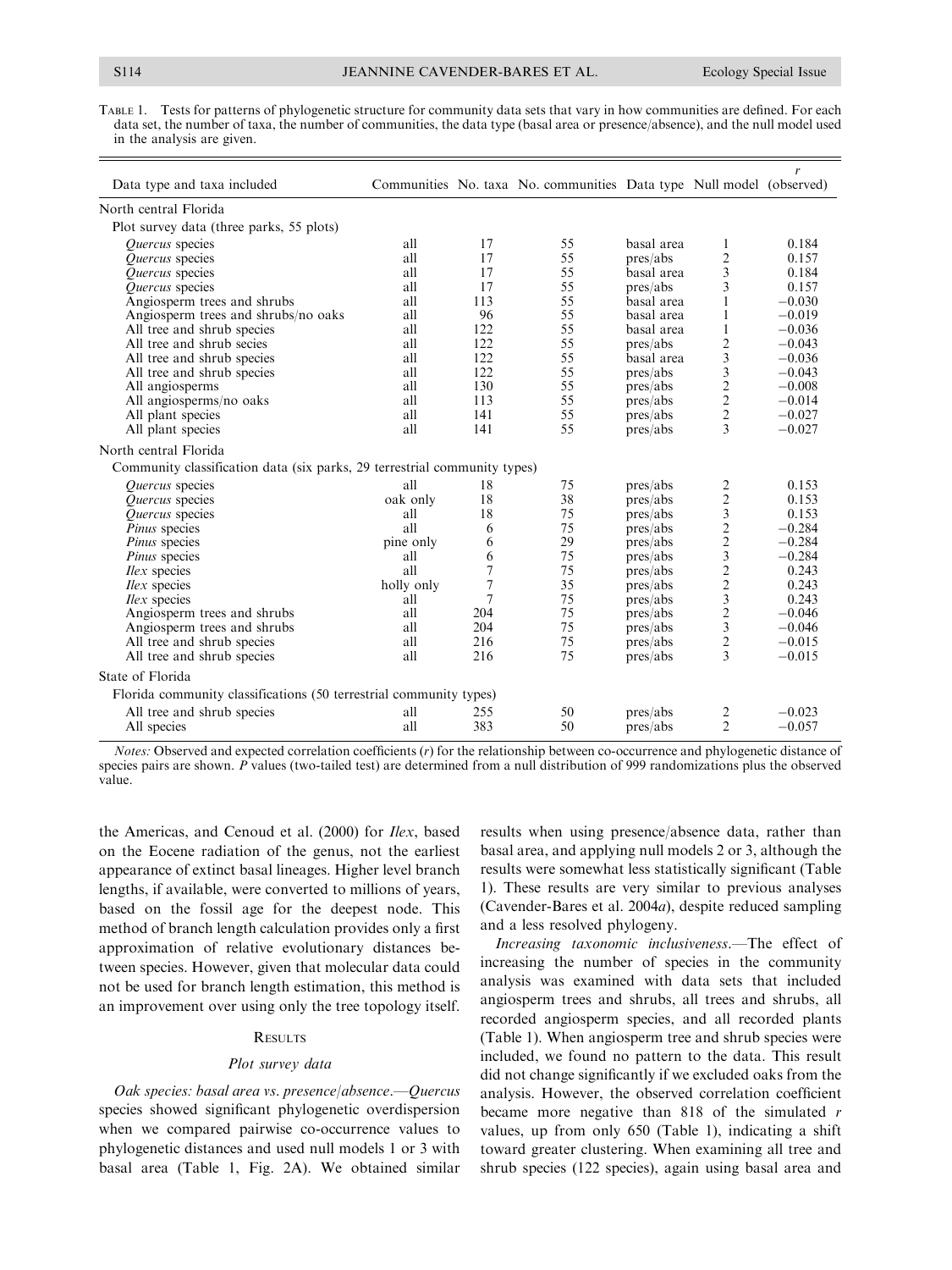TABLE 1. Extended.

| r<br>(expected) | Obs>Sim | $\boldsymbol{P}$ | Phylogenetic pattern     |
|-----------------|---------|------------------|--------------------------|
|                 |         |                  |                          |
|                 |         |                  |                          |
|                 |         |                  |                          |
| 0.014           | 8       | 0.016            | overdispersion           |
| 0.004           | 31      | 0.064            | weak overdispersion      |
| $-0.024$        | 1       | 0.002            | overdispersion           |
| 0.019           | 33      | 0.066            | weak overdispersion      |
| $-0.025$        | 650     | 0.700            | no pattern               |
| $-0.006$        | 818     | 0.364            | no pattern               |
| $-0.009$        | 979     | 0.042            | clustering               |
| $-0.010$        | 977     | 0.046            | clustering               |
| 0.005           | 992     | 0.016            | clustering               |
| 0.009           | 997     | 0.006            | clustering               |
| $-0.009$        | 578     | 0.844            | no pattern               |
| 0.008           | 990     | 0.020            | clustering               |
| $-0.014$        | 999     | 0.002            | clustering               |
| 0.005           | 960     | 0.080            | weak clustering          |
|                 |         |                  |                          |
|                 |         |                  |                          |
|                 |         |                  |                          |
| 0.013           | 45      | 0.090            | weak overdispersion      |
| 0.028           | 1       | 0.002            | overdispersion           |
| $-0.014$        | 9       | 0.018            | overdispersion           |
| $-0.424$        | 254     | 0.508            | no pattern               |
| $-0.135$        | 465     | 0.930            | no pattern               |
| 0.005           | 943     | 0.114            | no pattern               |
| $-0.029$        | 109     | 0.218            | no pattern               |
| $-0.062$        | 34      | 0.068            | weak overdispersion      |
| 0.005           | 175     | 0.350            | no pattern               |
| 0.005           | 999     | 0.002            | clustering               |
| 0.038           | 999     | 0.002            | clustering               |
| 0.005           | 998     | 0.004            | clustering               |
| 0.026           | 979     | 0.042            | clustering               |
|                 |         |                  |                          |
|                 |         |                  |                          |
| 0.021           | 999     | 0.002            |                          |
| 0.005           | 999     | 0.002            | clustering<br>clustering |
|                 |         |                  |                          |

either null model 1 or 3, a clear pattern of phylogenetic clustering emerged. A nearly identical result was obtained when presence/absence and null models 2 or 3 were used. When all recorded plant species were examined (141 species), the pattern of phylogenetic clustering became even more significant using null model 1. All recorded angiosperm species (130 species) showed no pattern. However, upon removal of the 17 oak species from the analysis, the angiosperms were also significantly clustered. We obtained very comparable results for the two types of null models (community randomizations vs. phylogeny randomizations) (Table 1), although we did not attempt an exhaustive comparison.

#### Community classification data

In general, similar results were obtained when community classifications were used, rather than actual plot survey data. Based on the community classification, angiosperm trees and shrubs, as well as all trees and shrubs, showed significant phylogenetic clustering. Oaks still showed a pattern of phylogenetic overdispersion (Table 1, Fig. 2B). This pattern was marginally significant if all communities were used in the analysis and became highly significant if communities where oaks did not occur were excluded from the analysis. One difference that is apparent between the plot survey and the community classification is that closely related oak species show higher degrees of co-occurrence when the community classification is used (Fig. 2A, B). This is not surprising, given that defined community types necessarily include all species that regularly occur in them, and they do not take into account spatial distances among individuals or smaller scale environmental variation that might occur within community types. Despite this difference, the overall pattern of phylogenetic overdispersion in the oaks was clear in both analyses.

The hollies, although much less diverse, showed a similar but only marginally significant pattern of overdispersion, based on null model 2 only (Fig. 2C), due in large part to the non-co-occurrence of pairs of close relatives, i.e., Ilex cassine and Ilex opaca, as well as Ilex ambigua and Ilex decidua. Note, however, that the overdispersion pattern was only apparent if community types that did not include any Ilex species were excluded from the analysis. The pattern was not significant using null model 3. The pines, a much older lineage, showed a somewhat different pattern (Fig. 2D). The two closest relatives, Pinus palustris and Pinus taeda (subsection Australes), do not co-occur, similar to the pattern in the other two genera. However, at the other extreme, distantly related pines also do not occur. Pinus clausa, which is in a different subsection of the genus (Contortae) from all of the other pines in the region (section Australes), does not co-occur with any other Pinus species.

Extending the analysis to communities for the entire state of Florida, a clear pattern of phylogenetic clustering emerged (Table 1). At this scale, which includes coastal and subtropical communities, there is an increase in the number and variety of community types and the degree of environmental heterogeneity that is encompassed. Correspondingly, the number of taxa also increases. Acknowledging the incompleteness of the species list, the number of plant species for the entire state more than doubles that of the north central Florida communities. The large spatial scale and high environmental heterogeneity, along with the greater inclusiveness of taxa, leads to a highly significant pattern of phylogenetic clustering.

## Trait evolution and trait similarity within communities

Analysis of trait evolution for the leaf data and life history attributes for the 120-species data set from the plot survey showed that all traits examined were significantly conserved (Fig. 3A). A subset of these traits also showed high similarity within communities (clustering), including specific leaf area for both sun and shade leaves, leaf habit, maximum height, leaf perimeter-to-area ratio, and cotyledon type.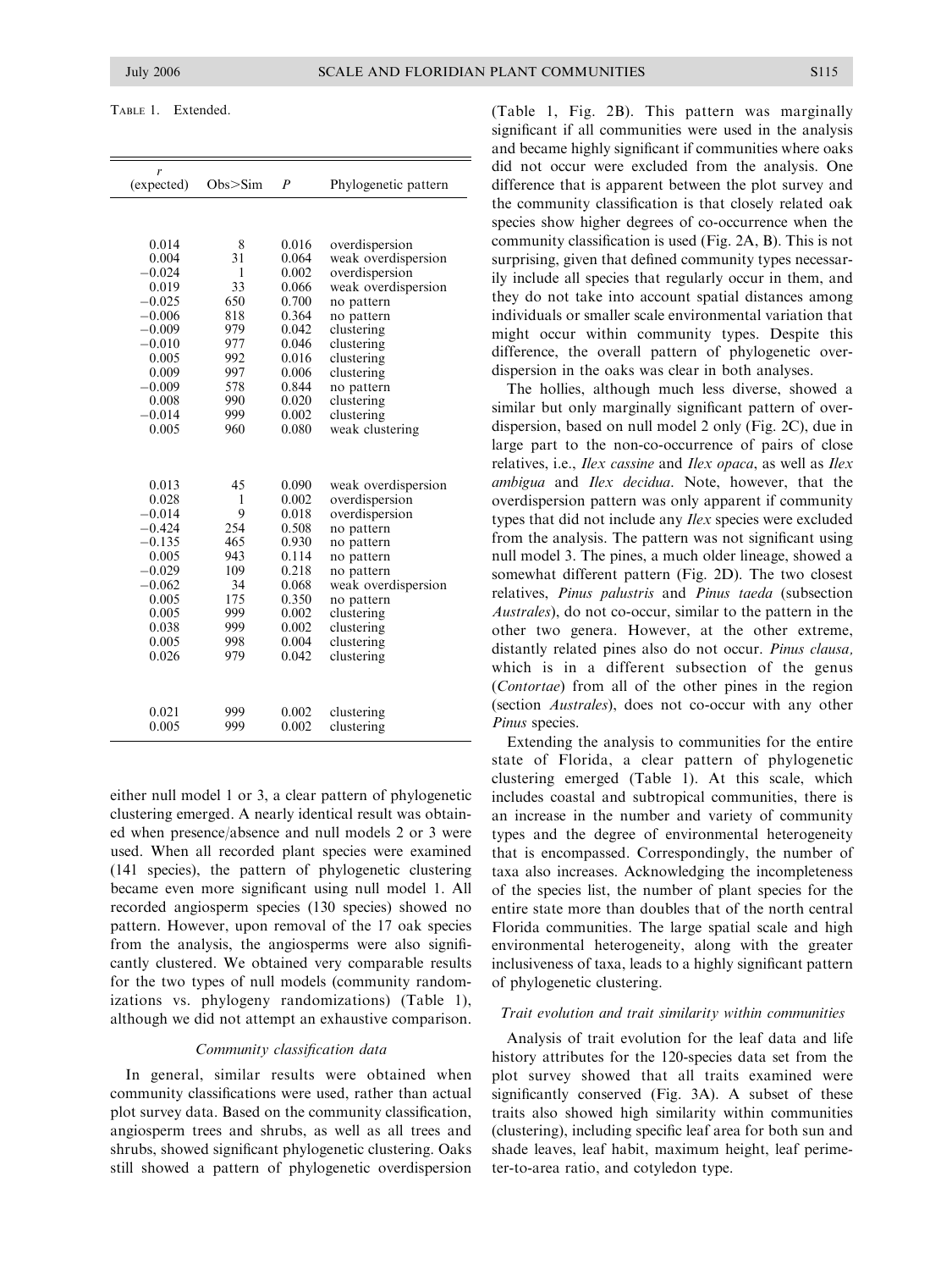

FIG. 2. Results of tests for phylogenetic overdispersion or clustering within three lineages in north central Florida. (A) There is a higher than expected correlation between pairwise co-occurrence (based on measurements of basal area of species within 55 0.10-ha plots) and phylogenetic distance (measured in millions of years [Ma], based on fossil records) for oak species. Closely related species tend not to co-occur, whereas species from different lineages do tend to co-occur. (B) A similar pattern emerges when the analysis is based on presence/absence of oaks in defined community types (based on community classification data) within six state parks in the same region. The significance of the depicted relationship is dependent on whether the null model only includes communities in which oaks occur, or whether all defined terrestrial communities found in the parks are included. (C) A similar, but less significant pattern is found for the less speciose Ilex genus. (D) The Pinus genus shows a different pattern. Note that in all graphs multiple data points may be superimposed.

In contrast, when the same traits were examined only for the oaks, many fewer traits showed conservatism (Fig. 3B). Conserved traits included leaf mass, leaf area, leaf habit, seed mass, and cotyledon type. None of these traits showed high similarity within communities. Other traits showed a lack of conservatism, which can also be interpreted as various degrees of convergence. Maximum height was the most convergent of the traits examined in this study. The high convergence results from the fact that in each of the major oak lineages, including the red oaks, the white oaks, and the live oaks, there exist both short and tall species. This trait also showed very high similarity within communities. A number of other traits were examined in a previous study (Cavender-Bares et al. 2004a) and are indicated with small, open circles in Fig. 3B. Relatively convergent traits from this analysis included maximum hydraulic conductivity, whole-shoot transpiration rate, vulnerability to cavitation during drought, absolute and relative growth rates, ability to resprout from rhizomes, and bark thickness. At the same time, traits that were fairly conserved tended to show overdispersion (or low

similarity within communities), such as seed mass and specific leaf area (particularly for shade leaves), or wood density, acorn maturation time, and leaf lifespan from the previous analysis. In both the present study and the previous analysis, there was a remarkable absence of conserved traits that showed clustering (or high similarity) within communities. This contrasts sharply with the pattern seen for all woody plants (Fig. 3A). For the oaks, trait similarity was highest for convergent traits and lowest for conserved traits. These results indicate that the pattern of phylogenetic overdispersion in oak communities is generated by the combination of environmental filtering of convergent traits and overdispersion of conserved traits.

## **DISCUSSION**

It has long been recognized that plants can show a high degree of evolutionary stasis (e.g., Li 1952, Wen 1999, Qian and Ricklefs 2004) and niche conservatism (Webb et al. 2002, Ackerly 2003, Reich et al. 2003). At the same time, evolutionary processes that cause differentiation of sister taxa, such as character displacement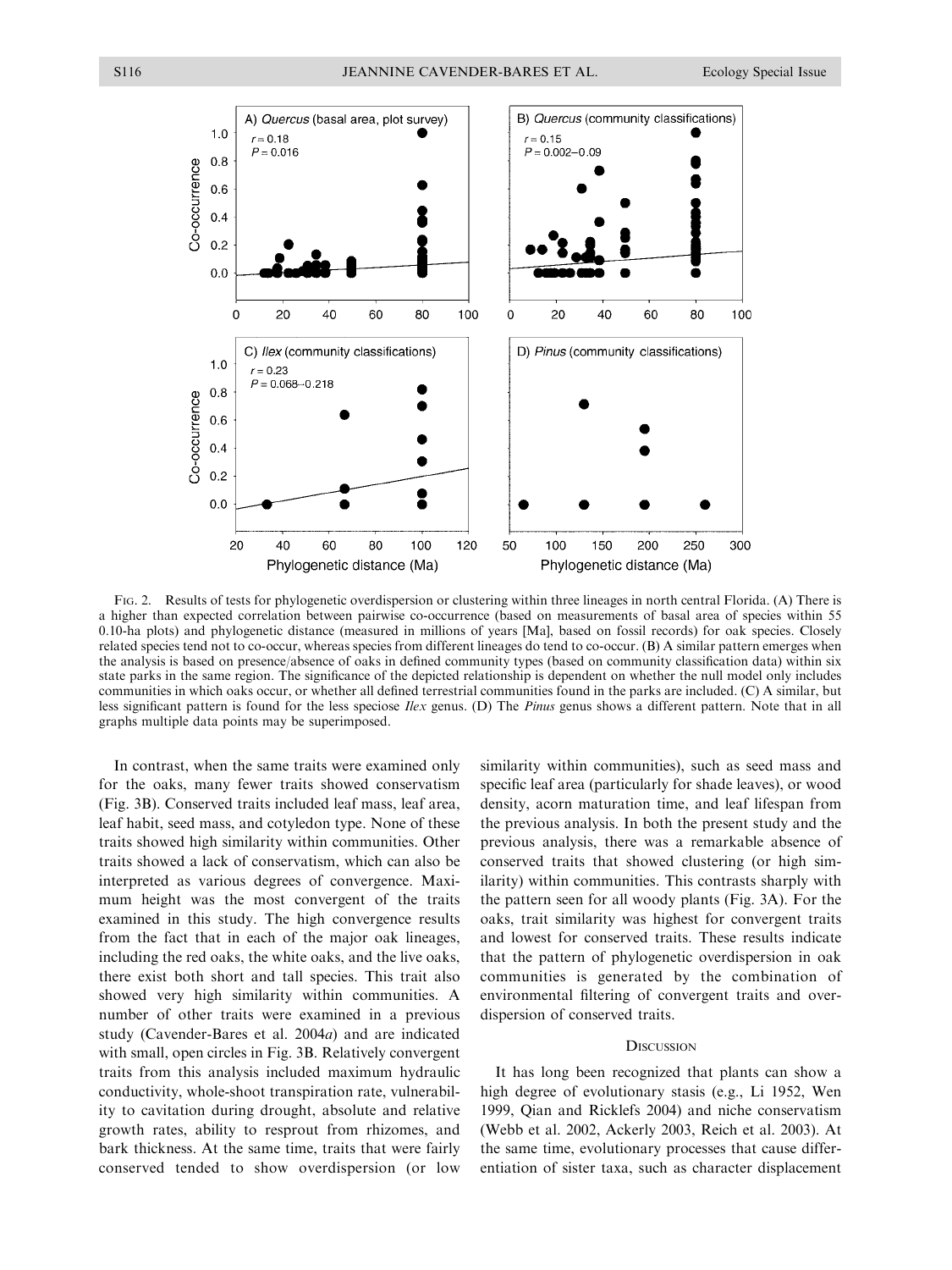

FIG. 3. Conservatism of traits in relation to trait similarity within communities for (A) all woody species and (B) oak species only. Traits are ordered on the x- and y-axes by the ranking of the observed similarity or phylogenetic signal of each trait relative to 999 simulations in the null model (the ranking of the  $r$  values of observed data for trait similarity relative to simulated data increases with overdispersion [vs. clustering], and the ranking of the observed phylogenetic signal relative to simulated data decreases with conservatism [vs. convergence]). Traits include the following (labeled solid circles): leaf area, specific leaf area (SLA) sun, SLA-shade (SLA-sh), perimeter-to-area ratio  $(P/A)$ , leaf habit, leaf mass, lobing, petiole length, cotyledon type, seed mass, and height. Open circles represent a suite of other morphological, physiological, and life history traits, measured from trees in the field as well as from seedlings in a common garden from a previous study (Cavender-Bares et al. 2004). The contrasting patterns of trait evolution and community similarity for the whole woody plant community and the oak lineage help explain the contrasting phylogenetic structures of communities observed at these different taxonomic scales.

(e.g., Schluter 2000) and adaptive radiation (e.g., Givnish et al. 2000) are well documented. To the extent that evolutionary stasis predominates, close relatives are likely to occur in similar habitats, given that plants will track environments for which they are adapted (Ackerly 2003). The principle of competitive exclusion presents a paradox, however, because close relatives that are too

similar cannot coexist (e.g., Elton 1946, MacArthur and Levins 1967, Chesson 2000). In this study, we suggest a solution for this paradox by showing that plant communities can simultaneously exhibit niche conservatism and overdispersion of close relatives. The signal that dominates depends on the scale at which communities and the taxa in them are examined.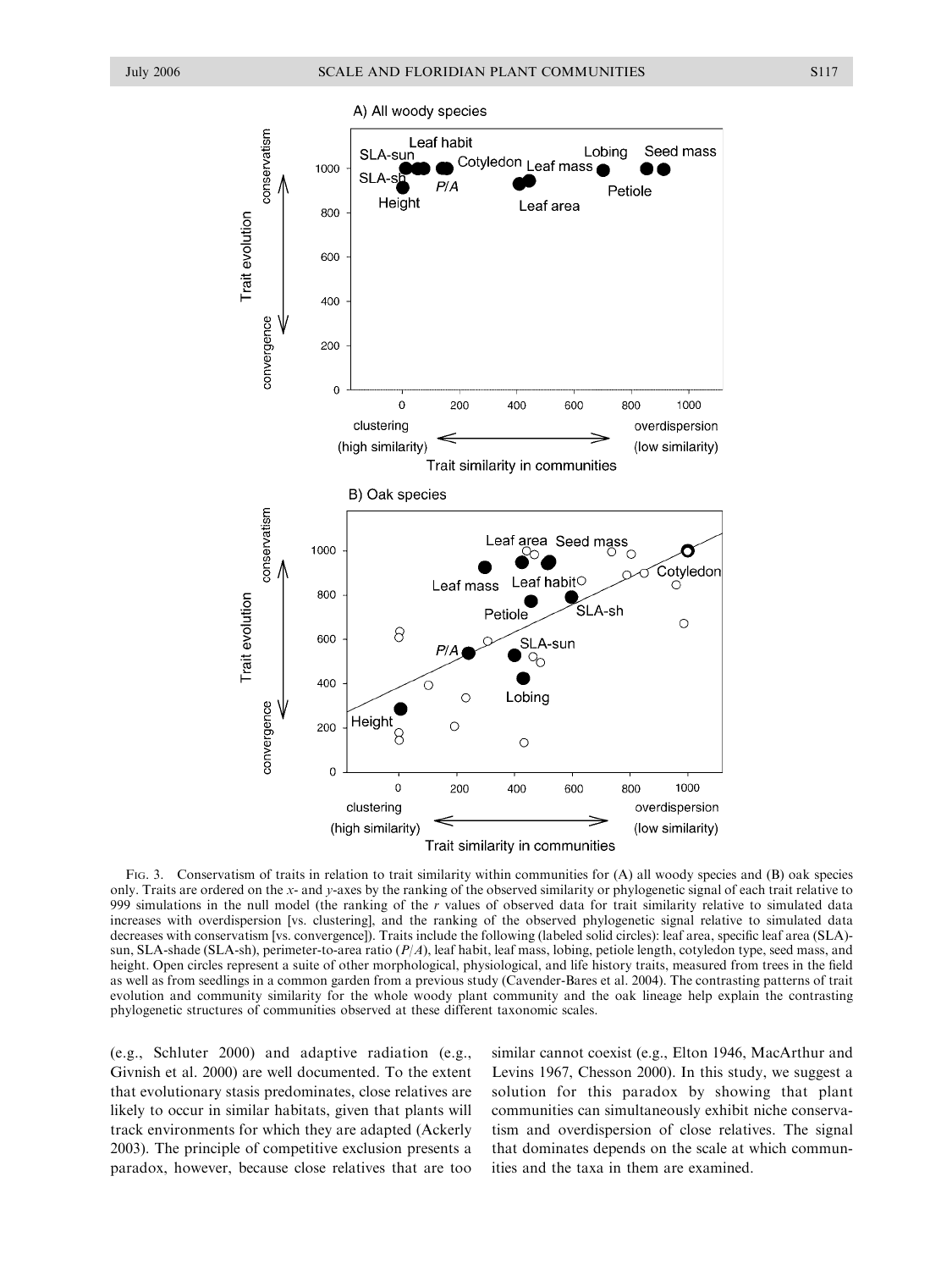

FIG. 4. The phylogenetic structure of communities is dependent on the scale at which they are defined. Apparent overdispersion within forest communities (A), for example, can appear as clustering when grassland and wetland communities are included (B). At the same time, phylogenetic structure also depends on the phylogenetic scale or taxonomic inclusiveness. Apparent overdispersion within a lineage is more likely to appear as a dominant pattern of clustering when the analysis includes many lineages.

## Phylogenetic structure of communities at different spatial and taxonomic scales

Both the spatial scale and resolution of species abundance data influence the observed phylogenetic structure in community assemblages. Greater overdispersion is detected at smaller spatial scales and with higher resolution data. This is demonstrated by more significant overdispersion when using basal area within plots rather than presence/absence (Table 1). Basal area provides higher resolution for species distributions, and the extent to which they overlap within communities, and hence could provide more precision for detecting overdispersion. The difference in null model is apparently not a factor in this outcome, as the same results were found using null model 3 (randomization of the phylogeny instead of the communities; Table 1). Phylogenetic overdispersion is more easily detected among close relatives when the communities included in the analysis are limited to only those in which the focal lineage occurs (Table 1). This effectively reduces the spatial area and environmental heterogeneity examined. These results make clear that phylogenetic overdispersion can occur at small spatial scales, even while

clustering occurs at larger spatial scales when a greater range of community types is included (Fig. 4).

The phylogenetic structure of communities depends even more strikingly on the phylogenetic scale, or inclusiveness of taxa. Communities within a region may appear overdispersed at one phylogenetic scale (e.g., within one lineage), but clustered at a broader phylogenetic scale (e.g., when including all seed plants in the community). This allows a reconciliation of apparently contradictory results, as both niche conservatism and species interactions are important forces in community assembly, but are dominant at different scales. Species interactions that give rise to phylogenetic overdispersion show a stronger signal when communities are delimited to include a single monophyletic lineage. Niche conservatism shows a stronger signal the more broadly a community is defined taxonomically. Speciose lineages, such as the oaks, may be more likely to show overdispersion than less speciose lineages if, for example, increased diversity leads to increased competition among closely related species. Phylogenetic patterns are also likely to be lineagespecific, and it is not known the extent to which the oaks represent an exceptional scenario. Hence, the specific results found here might not be generalizable to other systems (see, for example, Kembel and Hubbell 2006). Nevertheless, the study does demonstrate the potential of phylogenetic patterns to vary predictably with scale and demonstrates that both phylogenetic overdispersion and clustering can occur at different spatial and taxonomic scales in the same study system.

### Phylogenetic structure within single lineage communities

Phylogenetic dispersion patterns of species in communities that are narrowly defined taxonomically appear to be lineage specific, and may depend on intrinsic properties of lineages, biogeographic history, and lineage diversity. One possibility is that phylogenetic overdispersion might be more likely in speciose lineages due to intensification of species interactions. In addition, overdispersion might be more likely in lineages that have undergone adaptive radiations more or less in situ, as the evolutionary process should result in close relatives occupying different habitats as well as high local diversity. The American oaks are a likely example of such a radiation. Oaks are believed to have reached the Americas from Eurasia  $\sim$ 40 million years ago and are subsequently thought to have undergone a rapid radiation with all of the major subgenera appearing in the fossil record by 35 million years ago (Crepet and Nixon 1989). Many of the southeastern oaks are endemic to the region, and biogeographic evidence suggests that diversification of the oaks in the Americas occurred in their current localities (Manos et al. 1999, Manos and Stanford 2001). The Florida peninsula was not connected with North America and was submerged under the ocean until 20 million years ago (Webb 1990). The colonization of Florida, therefore, occurred subsequent to this time period. Fossil records indicate that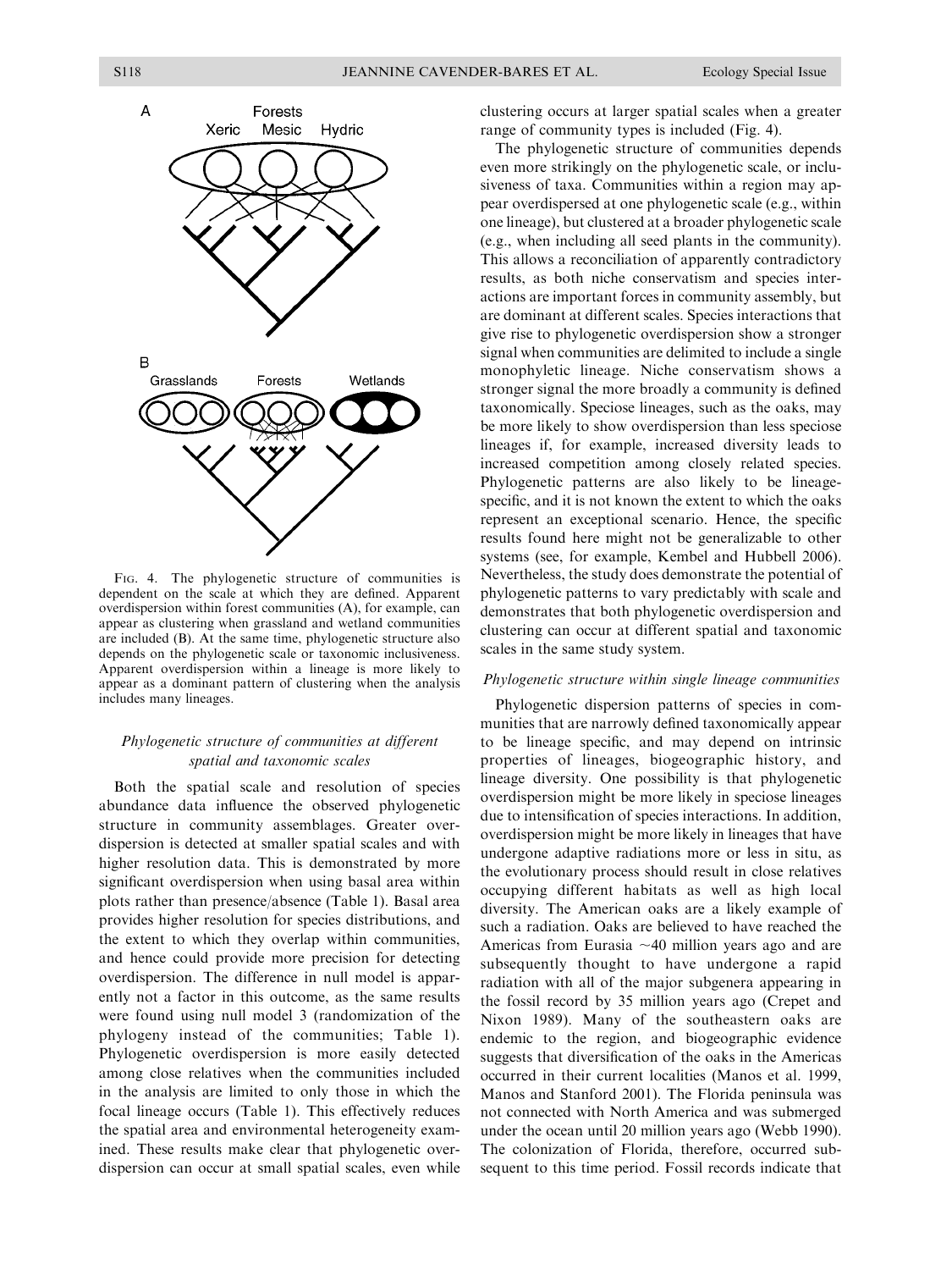the flora was originally tropical, but increasingly invaded by deciduous hammock communities, similar to those of today, starting about 17 million years ago as the climate cooled. The availability of new habitats for colonization might have facilitated rapid adaptation, possibly aided by promiscuous exchange of genetic material among species. The present-day overdispersion of oaks (Table 1; Mohler 1990, Cavender-Bares et al. 2004a) could thus be the result of their evolutionary history of adaptive radiation into novel habitats.

The hollies show some degree of overdispersion (Fig. 3C) under null model 2, although this pattern is not significant under null model 3, and hence the signal is somewhat ambiguous. *Ilex* diversified in the Eocene,  $\sim$  50 million years ago and was already dispersed over all of the major continents by that time (Cuenoud et al. 2000). These small-seeded, bird-dispersed species arrived in Florida over the course of the past 20 million years, but for the most part evolved before then on other continents in other contexts. With the exception of two pairs, Ilex cassine and Ilex myrtifolia, and Ilex decidua and Ilex ambigua, speciation did not occur in the context of the other hollies that currently inhabit Florida, and currently sympatric congeners could have large intervening branch length distances (Cuenoud et al. 2000). The lack of cooccurrence between the closely related members in each pair gives rise to the apparent trend of overdispersion under null model 2 (Fig. 3C). The relatively weak signal, however, might result from a very different biogeographic history of the hollies or, alternatively, from the fact that the hollies are much less speciose than the oaks, particularly in this study region.

The pines show a hump-shaped phylogenetic pattern, in which only pines of intermediate relatedness co-occur (Fig. 3D). It has previously been noted for the pines in Florida that sister species do not co-occur and that cooccurring species are not closely related (Adams and Jackson 1997). Hence, some degree of phylogenetic overdispersion has been observed within the genus, even though we did not detect it in north central Florida. The lack of clear phylogenetic signal in pine communities might result from the lower diversity of the pines relative to the oaks, causing congeneric competition to be less important among the pines.

The strong signal of overdispersion in the oaks might result from their history of adaptive radiation and their high local diversity. Additional studies are needed to determine (1) the extent to which overdispersion among close relatives depends on historical and lineage-specific factors and (2) the extent to which local diversity within lineages might influence the intensity of species interactions that give rise to phylogenetic overdispersion in communities.

#### Trait evolution and community assembly

Nonneutral ecological processes that influence community assembly act on the phenotypes of species. Therefore, the phylogenetic structure of communities ultimately depends on (1) the evolutionary history of species' traits and (2) the extent to which traits influence species distributions across environmental gradients or prevent coexistence due to species interactions. Closely related species are likely to co-occur if traits important for environmental filtering are conserved. On the other hand, if traits important for environmental filtering are convergent, or many different strategies for existing in a given habitat are possible, then closely related species might not co-occur. Likewise, if similarity in particular traits prevent coexistence, and such traits are conserved, then closely related species are again unlikely to co-occur.

Of course, if species distributions are not related to their phenotypes, as predicted by neutral models (Hubbell 2001), then phylogenetic patterns in community structure are unlikely to emerge (Kembel and Hubbell 2006). However, lack of clear phylogenetic patterns might also result from species interactions and environmental filtering operating in opposing directions. In this study, for example, phylogenetic overdispersion of oaks apparently masks the pattern of phylogenetic clustering that predominates among angiosperm lineages. When oaks are removed from the analysis, the clustering pattern becomes apparent (Table 1).

Among species in the broadly defined Floridian communities, all traits examined showed a fairly high degree of conservatism (Fig. 3A). A subset of these traits showed high similarity within communities (clustering), including specific leaf area for both sun and shade leaves, leaf habit, maximum height, leaf perimeter-toarea ratio, and cotyledon type. These traits have generally been shown to be important in the ability of species to respond to abiotic stress factors and to influence species distributions across environmental gradients, critical evidence for their potential role in environmental filtering. For example, specific leaf area and leaf habit, a proxy for leaf lifespan, are both important in the carbon economy of plants (e.g., Kikuzawa 1991, Damesin et al. 1998, Kikuzawa and Ackerly 1999) and have been well documented to vary with soil nutrient availability at various spatial scales (Monk 1966, Reich et al. 1999, Wright et al. 2002, Reich et al. 2003). Specific leaf area is also likely to be associated with canopy openness and soil moisture availability (Wright et al. 2002). Maximum height has been linked to growth rate (Thomas 1996), and taller height is a competitive strategy for accessing light in productive environments (Tilman 1988). In lower productivity environments or in communities prone to burning, less investment in aboveground biomass is expected (Schwilk and Ackerly 2001, Cavender-Bares et al. 2004b). Leaf perimeter-to-area ratio has been correlated to hydraulic conductance (Sack et al. 2003) and is likely to be important in distribution patterns across soil moisture gradients (Brodribb and Holbrook 2003). The primary role of cotyledons as either storage organs or photosynthetic organs represents a trade-off in regeneration strategies that depend on resource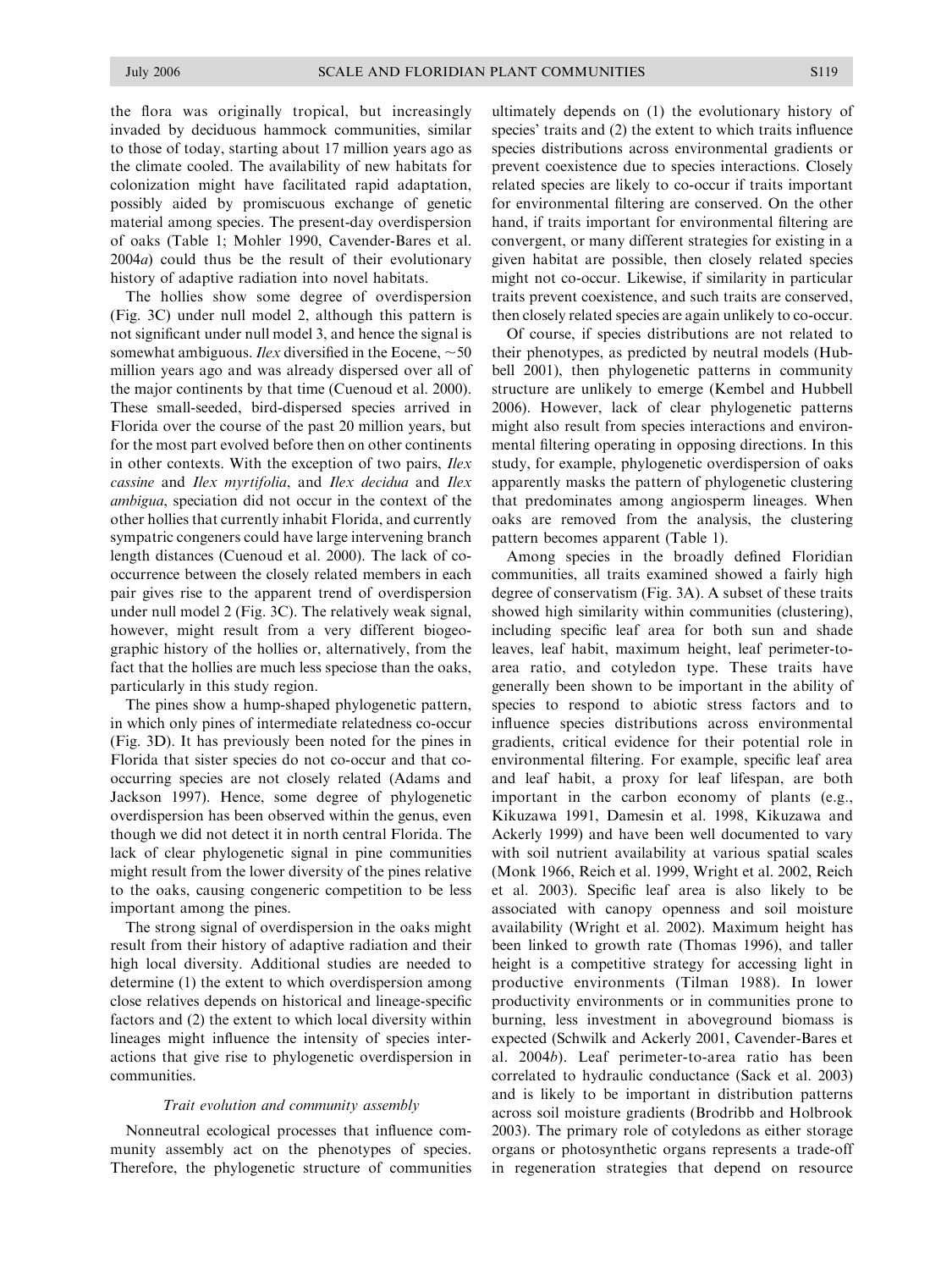availability (Kitajima and Fenner 2000). The previously established linkages to resource capture and use for all of the traits that show high similarity (clustering) within communities support the interpretation that these traits are likely to be important for habitat tracking and environmental filtering. Clustering of conserved traits is critical in explaining the emergent pattern of phylogenetic clustering in Floridian plant communities.

Other traits, including leaf mass, leaf area, lobedness, petiole length, and seed mass showed low similarity within communities. These traits might be less adaptive to environmental factors, or at least to those that vary at the same scale as the plot survey, and might be associated with architectural constraints. Alternatively, there could be multiple trait strategies that are successful in a given community. For example, leaf size and leaf lobing have been linked to boundary layer conductance and heat load (Givnish 1976), which could be important in environmental filtering. However, various combinations of leaf size, shape, leaf angle, leaf display, and pubescence can achieve a similar energy balance (Lambers et al. 1998, Ackerly 1999). Leaf size, seed size, and petiole length might also be more related to plant architecture than to external environmental gradients (e.g., Mazer 1989, Lord et al. 1995, Moles et al. 2005), and these traits have not generally shown strong trait–environment correlations.

While all the traits measured in this study were fairly conserved in the broad analysis, many of the same traits tended to be convergent, or not different from random expectation, within the oak genus (Fig. 3B). For example, maximum height, the perimeter-to-area relationship, and specific leaf area were more convergent within the oaks than among the larger species pool. This result is not surprising if trait variance among lineages is higher than the variance within a lineage (Felsenstein 1985, Harvey and Pagel 1991). In other words, even if sister taxa show divergent morphology, recent common ancestry of closely related species is likely to limit the amount of divergence within a lineage, relative to that found among distantly related lineages. This could explain the shift to conservatism at broader taxonomic scales. Specific leaf area, a fairly labile trait within the oaks, for example, varied roughly threefold within the genus, but exceeded fivefold among all species sampled. However, in a study of almost 13 000 seed plants, Moles et al. (2005) showed that higher divergences sometimes occurred within a family than between families. A number of genera, particularly speciose genera in which many members co-occur, have also been shown to have divergences within them equal to or greater than those between co-occurring species that are distantly related (Silvertown et al. 2006). Therefore, the shift toward trait conservatism at the broader phylogenetic scale can also be explained as a result of swamping out the signal of high trait lability within the oaks by the addition of many more taxa that have conserved traits. Maximum height, for example, shows as much variation within the

oaks ( $\sim$ 60-fold difference) as it does across all species examined at the broader scale, but this level of variation within a clade is unique to the oaks in our study. The shift in patterns of trait evolution toward increasing conservatism at broader taxonomic scales is likely to explain the concomitant shift in the phylogenetic structure of communities toward clustering. It also lends support to the view that niche conservatism is widespread among plants (Wen 1999, Webb et al. 2002, Ackerly 2003, Qian and Ricklefs 2004).

The oaks, which dominate many woody communities in north central Florida, appear to represent a special case in this study system. They show an unusual amount of lability in certain functional traits, such as maximum height, water transport capacity, growth rate, and the ability to resprout from rhizomes (Cavender-Bares et al. 2004a), traits important for habitat specialization (Cavender-Bares et al. 2004b). The observed phylogenetic overdispersion among the Floridian oaks could be a result of their history of adaptive radiation and might be maintained by reduced competition among cooccurring species of different subgenera or lower density-dependent mortality (Cavender-Bares et al. 2004a). The latter possibility has been hypothesized as a result of pathogen specificity at taxonomic levels above the species (Janzen 1970, Webb and Gilbert 2006). At larger taxonomic and spatial scales, however, Floridian plant communities show phylogenetic clustering. This can be accounted for by conservatism of functional traits that influence species distributions. These contrasting patterns that emerge within the same study system illustrate the importance of scale in detecting opposing ecological and evolutionary forces.

## **ACKNOWLEDGMENTS**

J. Cavender-Bares would like to thank Cam Webb and Jonothan Losos for the invitation to participate in this special issue. We thank Kelly McPhearson and Anne Barkdoll at the District 2 Park Service for providing species lists and community data maps for the six state parks in north central Florida. Ginger Morgan is acknowledged for facilitating permits. George Otto, Tony Davanzo, and Michael Stevens are gratefully acknowledged for resampling 32 of the permanent plots. Elizabeth Salisbury collected and sent to us all of the leaves for the leaf trait analysis, and Marjorie May Haight helped scan the leaves. We thank Doug Hornbeck, Sue Mauk, Kent Cavender-Bares, David Ackerly, Jason Teisinger, Hannah Nendick-Mason, Erik Smith, and Park Manager Randy Brown for logistical and other support or assistance with various aspects of the work in Florida. Anurag Agrawal and two anonymous reviewers are gratefully acknowledged for valuable comments on the manuscript.

#### LITERATURE CITED

- Ackerly, D. 1999. Self-shading, carbon gain and leaf dynamics: a test of alternative optimality models. Oecologia 119:300– 310.
- Ackerly, D. D. 2000. Taxon sampling, correlated evolution, and independent contrasts. Evolution 54:1480–1492.
- Ackerly, D. D. 2003. Community assembly, niche conservatism and adaptive evolution in changing environments. International Journal of Plant Sciences 164:S165–S184.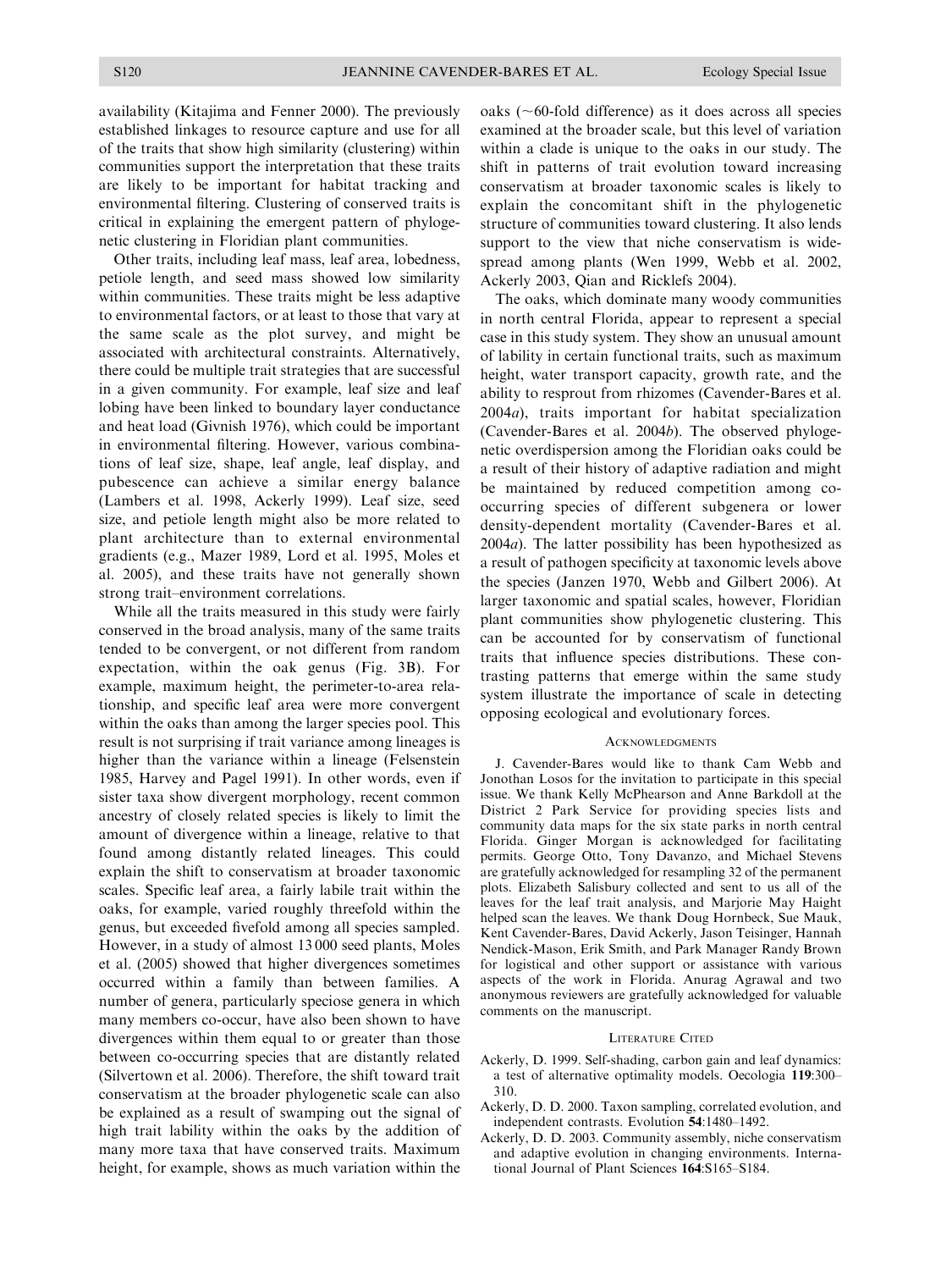- Adams, D. C., and J. F. Jackson. 1997. A phylogenetic analysis of the southern pines (Pinus subsect. Australes Loudon): biogeographical and ecological implications. Proceedings of the Biological Society of Washington 110:681–692.
- Antonovics, J. 1992. Toward community genetics. Pages 426– 449 in R. S. Fritz and E. L. Simms, editors. Plant resistance to herbivores and pathogens: ecology, evolution, and genetics. University of Chicago Press, Chicago, Illinois, USA.
- Brodribb, T. J., and N. M. Holbrook. 2003. Changes in leaf hydraulic conductance during leaf shedding in seasonally dry tropical forest. New Phytologist 158:295–303.
- Cavender-Bares, J., D. D. Ackerly, D. A. Baum, and F. A. Bazzaz. 2004a. Phylogenetic overdispersion in Floridian oak communities. American Naturalist 163:823–843.
- Cavender-Bares, J., and N. M. Holbrook. 2001. Hydraulic properties and freezing-induced cavitation in sympatric evergreen and deciduous oaks with, contrasting habitats. Plant Cell and Environment 24:1243–1256.
- Cavender-Bares, J., K. Kitajima, and F. A. Bazzaz. 2004b. Multiple trait associations in relation to habitat differentiation among 17 Florida oak species. Ecological Monographs 74:635–662.
- Cavender-Bares, J., and A. Wilczek. 2003. Integrating microand macroevolutionary processes in community ecology. Ecology 84:592–597.
- Chazdon, R. L., S. Careaga, C. Webb, and O. Vargas. 2003. Community and phylogenetic structure of reproductive traits of woody species in wet tropical forests. Ecological Monographs 73:331–348.
- Chesson, P. L. 1991. A need for niches? Trends in Ecology and Evolution 6:26–28.
- Chesson, P. L. 2000. Mechanisms of maintenance of species diversity. Annual Review of Ecology and Systematics 31: 343–366.
- Crepet, W. L., and K. C. Nixon. 1989. Earliest megafossil evidence of Fagaceae: phylogenetic and biogeographic implications. American Journal of Botany 76:842–855.
- Cuenoud, P., M. A. DelPeroMartinez, P.-A. Loizeau, R. Spichiger, S. Andrews, and J.-F. Manen. 2000. Molecular phylogeny and biogeography of the genus Ilex L (Aquifoliaceae). Annals of Botany 85:111–222.
- Daghlian, C. P., and W. L. Crepet. 1983. Oak catkins, leaves and fruits from the Oligocene Catahoula formation and their evolutionary significance. American Journal of Botany 70: 639–649.
- Damesin, C., S. Rambal, and R. Joffre. 1998. Co-occurrence of trees with different leaf habit: a functional approach on Mediterranean oaks. Acta Oecologica-International Journal of Ecology 19:195–204.
- Davies, T. J., T. G. Barraclough, M. W. Chase, P. S. Soltis, D. E. Soltis, and V. Savolainen. 2004. Darwin's abominable mystery: insights from a supertree of the angiosperms. Proceedings of the National Academy of Sciences (USA) 101:1904–1909.
- Eldridge, N. 1995. Reinventing Darwin: the great debate at the high table of evolutionary theory. Wiley, New York, New York, USA.
- Elton, C. 1946. Competition and the structure of ecological communities. Journal of Animal Ecology 15:54–68.
- Felsenstein, J. 1985. Phylogenies and the comparative method. American Naturalist 125:1–15.
- FNAI and FDNR [Florida Natural Areas Inventory and Florida Department of Natural Resources]. 1990. Guide to the natural communities of Florida. Florida Natural Areas Inventory and the Florida Department of Natural Resources, Tallahassee, Florida, USA
- Gernandt, D. S., G. G. Lopez, S. O. Garcia, and A. Liston. 2005. Phylogeny and classification of Pinus. Taxon 54:29–42.
- Givnish, T. 1976. Sizes and shapes of liane leaves. American Naturalist 110:743–778.
- Givnish, T. J., T. M. Evans, M. L. Zjhra, T. B. Patterson, P. E. Berry, and K. J. Sytsma. 2000. Molecular evolution, adaptive radiation, and geographic diversification in the amphiatlantic family Rapateaceae: evidence from ndhF sequences and morphology. Evolution 54:1915–1937.
- Godfrey, R. K. 1988. Trees, shrubs, and woody vines of northern Florida and adjacent Georgia and Alabama. University of Georgia Press, Athens, Georgia, USA.
- Godfrey, R. K., and J. W. Wooten. 1981. Aquatic and wetland plants of southeastern United States: dicotyledons. University of Georgia Press, Athens, Georgia, USA.
- Gotelli, N. J., and G. L. Entsminger. 2001a. EcoSim: null models software for ecology. Version 6.0. Acquired Intelligence and Kesey-Bear, Jericho, Vermont, USA.  $\langle$ http:// homepages.together.net/~gentsmin/ecosim.htm)
- Gotelli, N. J., and G. L. Entsminger. 2001b. Swap and fill algorithms in null model analysis: rethinking the knight's tour. Oecologia 129:281–291.
- Gotelli, N. J., and G. R. Graves. 1996. Null models in ecology. Smithsonian Institution Press, Washington, D.C., USA.
- Grotkopp, E., M. Rejmanek, M. J. Sanderson, and T. L. Rost. 2004. Evolution of genome size in pines (Pinus) and its lifehistory correlates: supertree analyses. Evolution 58:1705– 1729.
- Harvey, P. H., and M. D. Pagel. 1991. The comparative method in evolutionary biology. Oxford University Press, Oxford, UK.
- Hubbell, S. 2001. The unified neutral theory of biodiversity and biogeography. Princeton University Press, Princeton, New Jersey, USA.
- Janzen, D. 1970. Herbivores and the numbers of tree species in tropical forests. American Naturalist 104:501–528.
- Keddy, P., and E. Weiher. 1999. Introduction: the scope and goals of research on assembly rules. Pages 1–22 in E. Weiher and P. Keddy, editor. Ecological assembly rules: perspectives, advances, retreats. Cambridge University Press, Cambridge, UK.
- Kembel, S. W., and S. P. Hubbell. 2006. The phylogenetic structure of a Neotropical forest tree community. Ecology 87: S86–S99.
- Kikuzawa, K. 1991. A cost–benefit analysis of leaf habit and leaf longevity of trees and their geographical patterns. American Naturalist 138:1250–1263.
- Kikuzawa, K., and D. D. Ackerly. 1999. Significance of leaf longevity in plants. Plant Species Biology 14:39–45.
- Kitajima, K., and M. Fenner. 2000. Ecology of seedling regeneration. Pages 331–360 in M. Fenner, editor. Seeds: the ecology of regeneration in plant communities. CAB International, Wallingford, UK.
- Kurz, H., and R. K. Godfrey. 1962. Trees of northern Florida. University of Florida, Gainesville, Florida, USA.
- Lambers, H., F. S. Chapin, III, and T. L. Pons. 1998. Plant physiological ecology. Springer, Berlin, Germany.
- Leibold, M. 1998. Similarity and local coexistence of species in regional biotas. Evolutionary Ecology 12:95–100.
- Li, H.-L. 1952. Floristic relationships between eastern Asia and eastern North America. Transactions of the American Philosophical Society 42:371–429.
- Lord, J., M. Westoby, and M. Leishman. 1995. Seed size and phylogeny in six temperate floras: constraints, niche conservatism, and adaptation. American Naturalist 146:349–364.
- Losos, J. B., M. Leal, R. E. Glor, K. de Queiroz, P. E. Hertz, L. R. Schettino, A. C. Lara, T. R. Jackman, and A. Larson. 2003. Niche lability in the evolution of a Caribbean lizard community. Nature 424:542–545.
- MacArthur, R., and R. Levins. 1967. The limiting similarity, convergence and divergence of coexisting species. American Naturalist 101:377–385.
- Maddison, W., and D. Maddison. 2000. Mesquite: a modular programming system for evolutionary analysis. University of Arizona, Tucson, Arizona, USA.